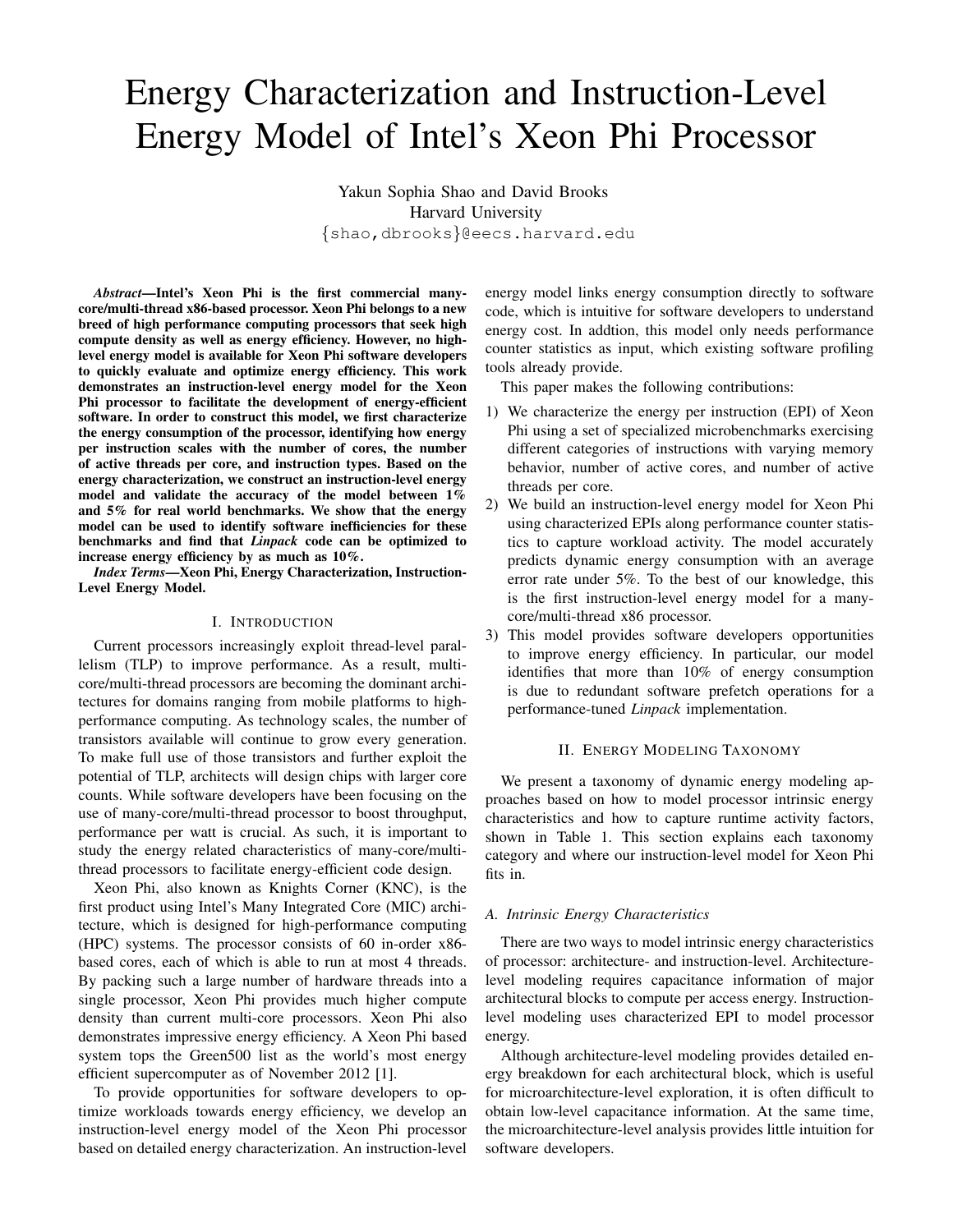Table 1: Taxonomy of energy modeling approaches.

|                    |                           | Intrinsic Energy Characteristics       |                          |  |
|--------------------|---------------------------|----------------------------------------|--------------------------|--|
|                    |                           | Architecture-Level                     | <b>Instruction-Level</b> |  |
| Activity<br>Factor | Simulator/<br>Profiler    | Wattch [2]/McPAT [7]<br>(Out-of-Order) | Tiwari [8]<br>(Embedded) |  |
|                    | Performance<br>Counters   | Isci $[5]$<br>(Out-of-Order)           | This work<br>(Xeon Phi)  |  |
|                    | Analytical<br>Perf. Model | Karkhanis [6]<br>(Out-of-Order)        | Hong $[4]$<br>(GPU)      |  |

On the other hand, instruction-level models provide more insights for software developers to find opportunities to optimize their code for energy efficiency. Traditionally these models work well for in-order core designs [8], which tends to be the dominant microarchitecture for current many-core/multithread processors, such as Intel's Xeon Phi and GPUs [4].

#### *B. Activity Factor*

Activity factors indicate how frequent an architectural block is accessed for architecture-level models or how many dynamic instructions are executed in each category of instructions for instruction-level models. The methods to collect activity factors fall into three categories:

*1) Simulation or Profiling:* The first approach obtains the activity factors through detailed simulation or profiling. Wattch [2] and McPAT [7] are examples of architecture-level energy models using simulators to collect per block access counts. Tiwari et al. use profiling to provide instruction breakdown for their instruction-level energy model of embedded systems [8]. Although simulation or profiling provides the most detailed information for accurate activity factors, it is relatively slow to simulate or profile workloads, making it unattractive for software developers.

*2) Performance Counters:* Performance counters can profile microarchitectural block activity and instruction breakdown. Isci et al. use performance counters to estimate activity factors for Pentium 4's architecture-level energy model [5].

*3) Analytical Performance Model:* Analytical performance model can quickly predict workload behaviors without the need for real hardware or detailed simulators. Previous work has demonstrated this approach for out-of-order CPUs [6] and GPUs [4].

### *C. Our Energy Model*

We construct an energy model for Xeon Phi using EPI to model processor intrinsic energy characteristics and performance counters to profile activity factors. Our work is the first to construct an instruction-level energy model using performance counters on a x86-based many-core/multi-thread processor. The foundations for our model are characterized EPIs of representative instruction types with different number of cores and threads per core configuration. This energy model can be attached to a range of runtime performance counter tools and analytical models. In this work we have integrated our model with Intel's VTune performance profiling tool to predict workload dynamic energy.

Figure 1 illustrates the overall structure of our instructionlevel energy model and the interface between workloads and



Fig. 1: Instruction-level energy model.

the energy model. We develop microbenchmarks for each instruction type running with different number of cores and threads per core configurations to characterize EPI. Instruction is categorized based on its opcode type and operands location, since EPI heavily depends on where operands reside. Runtime performance counter statistics compute the breakdown of instruction and operand source combinations. In the end, we multiply the runtime instruction counts with the coresponding EPI to compute the total energy of the workload. We have validated our model against measurement and show software developers can use this model to identify energy inefficiencies of their code in Sec. V

## III. METHODOLOGY

This section discusses the background of the Xeon Phi processor, the measurement setup, microbenchmarks developed, and power and timing statistics collected for microbenchmark characterization.

#### *A. Xeon Phi Processor*

Xeon Phi is built in a 22 nm process and contains 60 cores running at 1.09 GHz, where each core can run 4 threads at the same time. Each core is in-order with a 512-bit vectorprocessing unit, a 32 KB L1 I-cache and D-cache and a 512 KB private L2 cache. Cores are connected together via a ring bus and follow the standard MESI coherency protocol for maintaining the shared state among cores.

## *B. Measurement Setup*

We have instrumented a Xeon Phi card, which is part of the Xeon Phi Beta Software Development Platform (SDP), for power measurement. We measure voltages and currents inside the board to compute dynamic power. The power not only includes the power of the Xeon Phi processor, but also other components like memory and fan. A National Instruments Data Acquisition system collects the statistics sampled at 1 KHz, which is sufficient for our purpose.

# *C. Microbenchmarks developed*

Each microbenchmark is a loop that iterates a target instruction type. We cover all major instruction types, as shown in Table 2. Each column presents different instruction opcodes, including scalar, vector, vprefetch0 (prefetch to L1 cache) and vprefetch1 (prefetch to L2 cache). Each row shows the mode of data operand access, including register, L1, L2, prefetched from memory (both hardware and software prefetch) and memory without prefetch. Microbenchmarks are deployed as one copy per hardware thread with different number of cores and threads per core configuration. We sweep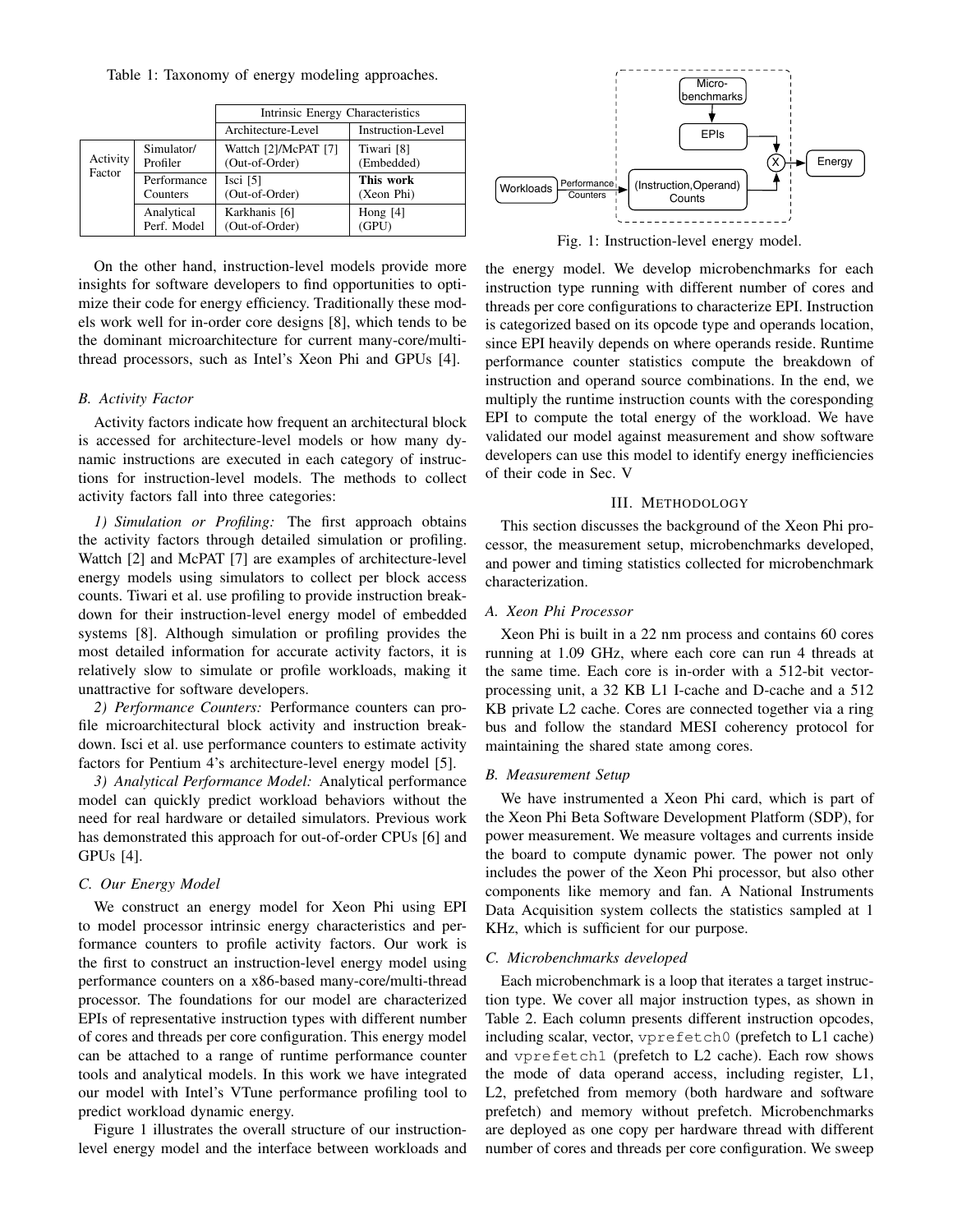|                                | Scalar Op | Vector Op | vprefetch0<br>(to L1) | vprefetch1<br>(to L2) |
|--------------------------------|-----------|-----------|-----------------------|-----------------------|
| Register                       | 0.45      | 1.00      | N/A                   | N/A                   |
| L1                             | 0.88      | 1.43      | 1.19                  | 1.19                  |
| L <sub>2</sub>                 | 7.72      | 8.27      | 1.81                  | 1.19                  |
| Mem $w/$<br>Prefetch           | 52.14     | 52.69     | 50.00                 | 25.00                 |
| Mem $w$ / $\alpha$<br>Prefetch | 232.62    | 233.17    | N/A                   | N/A                   |
| Write to<br>Mem                | 62.14     | 62.69     | N/A                   | N/A                   |

Table 2: EPIs (nJs) of instruction types and modes of data operand access for single-core, single-thread.

the number of cores from 1 to 60 and the number of threads per core from 1 to 4.

# *D. Timing and Power Statistics Collection*

To compute EPI, Figure 2 shows timing and power statistics we collect. *p0* is the average idle power before the microbenchmark starts, including power for fan, memory, operating system and leakage. Instruction RDTSC reads the cycle before the microbenchmark starts (*c0*) and right after the microbenchmark ends (*c1*). The difference between *c0* and *c1* is the total number of cycles executed by the microbenchmark. The measurement setup records the dynamic power sampled at 1 KHz as the microbenchmark runs. We use the average dynamic power (*p1*) subtracting the initial idle power (*p0*), the result of which is the power consumed by the microbenchmark. Equation 1 computes EPI for each instruction, where  $N$  is the total number of dynamic instructions in the microbenchmark.

$$
EPI = \frac{(p1 - p0) * (c1 - c0)/Freq}{N}
$$
 (1)

# IV. XEON PHI CHARACTERIZATION

Energy of instructions mostly depends on instruction types, including both opcode types and operand locations in cache hierarchy, the number of active threads per core, and the number of active cores. Instruction type determines which functional units to stress, and different active thread-core configurations exhibit different resource contention, both of which impact the dynamic energy of a instruction. Since each core of Xeon Phi is a simple in-order core, the inter-instruction effect within a core is negligible, especially when running on many-core/multi-thread cases. In the following sections, we present EPI characterization results of Xeon Phi for different instruction types with different number of cores and threads per core configurations.

# *A. Single-Core, Single-Thread Characterization*

Table 2 shows the EPIs for instructions with different instruction types and data operand access modes for a single thread running on one core. We observe several interesting characteristics. First, the EPI of vector instructions with register operands is about 2X compared to scalar instructions. However, because the VPU is 512-bit wide, fully-utilized vector instructions are actually 8X more energy efficient than scalar instructions. We find little EPI variation across



Fig. 2: Statistics collected for EPI characterization.

different scalar or vector instruction subtypes with register operands. The second major finding is that the energy cost of data movement is significant compared to the energy of computation. Using vector instructions as an example, the EPI with register operands is 1.00 nJ while the EPI of moving data from memory to the ALU without prefetching is 233.17 nJ. However, the energy cost of data movement can be significantly reduced through intelligent prefetching. We see, for example, that moving data from L2 to L1 using vprefetch0 (1.81 nJ) followed by a vector compute instruction (1.43 nJ) is more energy efficient than a vector instruction generating a L1 miss and incurring a demand fetch from L2 (8.27 nJ). Prefetch instructions do not stall the pipeline as occurs for other instructions that generate cache misses, and the idle energy of the pipeline stalls significantly adds to the EPI of non-prefetch instructions. However, prefetch instructions must be used judiciously. For example, issuing a vprefetch1 when the data is already in L2 results a 1.19 nJ EPI overhead with no performance gain.

## *B. Single-Core, Multi-Thread Characterization*

We also evaluate EPI by running microbenchmarks on a single core with one  $(1T)$ , two  $(2T)$ , and four  $(4T)$  active threads. Figure 3 plots EPIs for different instruction types while varying the number of threads per core. We observe that for both scalar and vector instructions, the EPI of the 1T configuration is 67% higher than the 2T case. This is mainly due to Xeon Phi's core microarchitecture that prohibits instruction issue from the same thread in back-to-back cycles. This means that running one thread per core only utilizes half of the core throughput. However, due to nonideal clock gating within the core, the power dissipation of



Fig. 3: EPI characterization for single-core, multi-thread.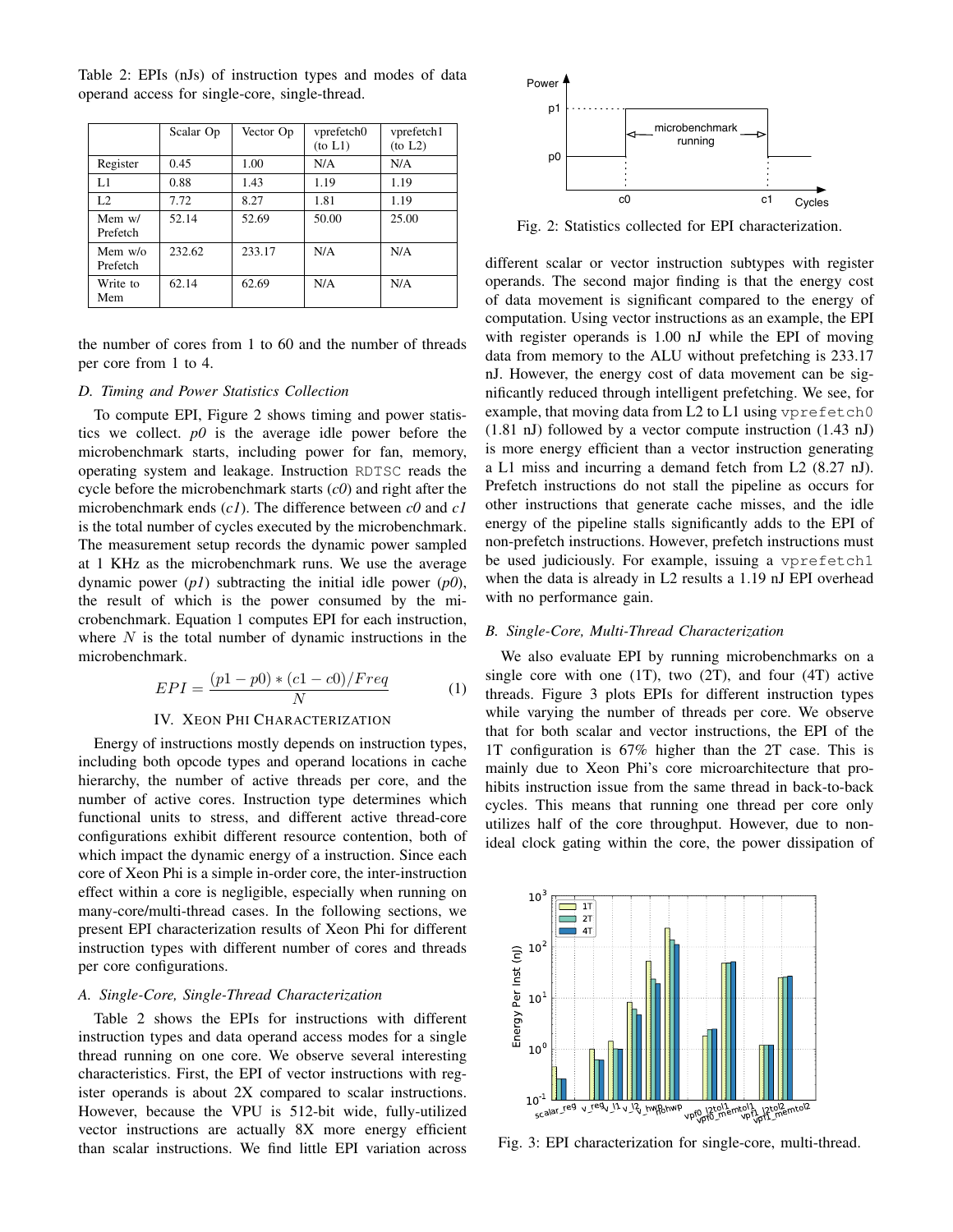

Fig. 4: Total power, per-core CPI, chip bandwidth, and per-core EPI sweeping the number of active cores and threads.

the core running a single thread remains at 83% of the fullyutilized core, explaining why the 1T configuration is energy inefficient. The second effect we observe is that for scalar and vector instructions with register operands or L1 hit cache access, the 2T configuration already fully utilizes the core and hence increasing to 4 threads does not change the EPI. For instructions with cache accesses that have longer delay due to L2 hits  $(v_1/2)$ , hardware prefetch  $(v_hwp)$ , or L2 misses (nohwp), more threads allow overlap with memory access idle time and we observe a decrease in EPI. Finally, the EPI of prefetch instructions is largely independent of the number of threads per core because the throughput is mainly dependent on the number of entries in the prefetch buffer, which is independent of the thread configuration.

# *C. Multi-Core, Multi-Thread Characterization*

As a many-core processor, Xeon Phi is commonly expected to utilize a large number of cores and active thread contexts. The energy characteristics of the processor are different with many active cores because of contention on shared, un-core resources such as the ring interconnect, memory controllers, and DRAMs. In this section, we study how EPI scales with the number of cores ranging from one to sixty. In order to study contention effect, we analyze three microbenchmarks

with distinct properties. The first microbenchmark, *Registerto-Register Vector Add*, performs a simple vector arithmetic operation with register source and destination operands, incurring no cache misses. The second microbenchmark, *Memoryto-Register Load*, is designed to load a full cache line from memory into the local cache and deliver a vector of data into the register file. Finally, *Register-to-Memory Store*, fetches the cache line from memory to the local cache and writes the value of the vector register to the memory location. This microbenchmark requires an equal amount of read and write bandwidth to the memory system. Each row in Figure 4 presents results for the three microbenchmarks. We show total power consumption, per-core CPI, total chip memory bandwidth and per-core EPI.

Register-to-Register Vector Add: Starting from the chip power consumption on the upper left of Figure 4, we observe that for all threads configurations (1T, 2T, and 4T) the total chip power increases linearly with the number of cores, reflecting nearly ideal clock gating when all threads in the core are completely idle. We also notice that from 1T to 2T power increases by 1.2X but power does not change from 2T to 4T, as observed in our previous single-core multi-thread characterization. The CPI characterization plot also illustrates that 1T performance is more than 2X worse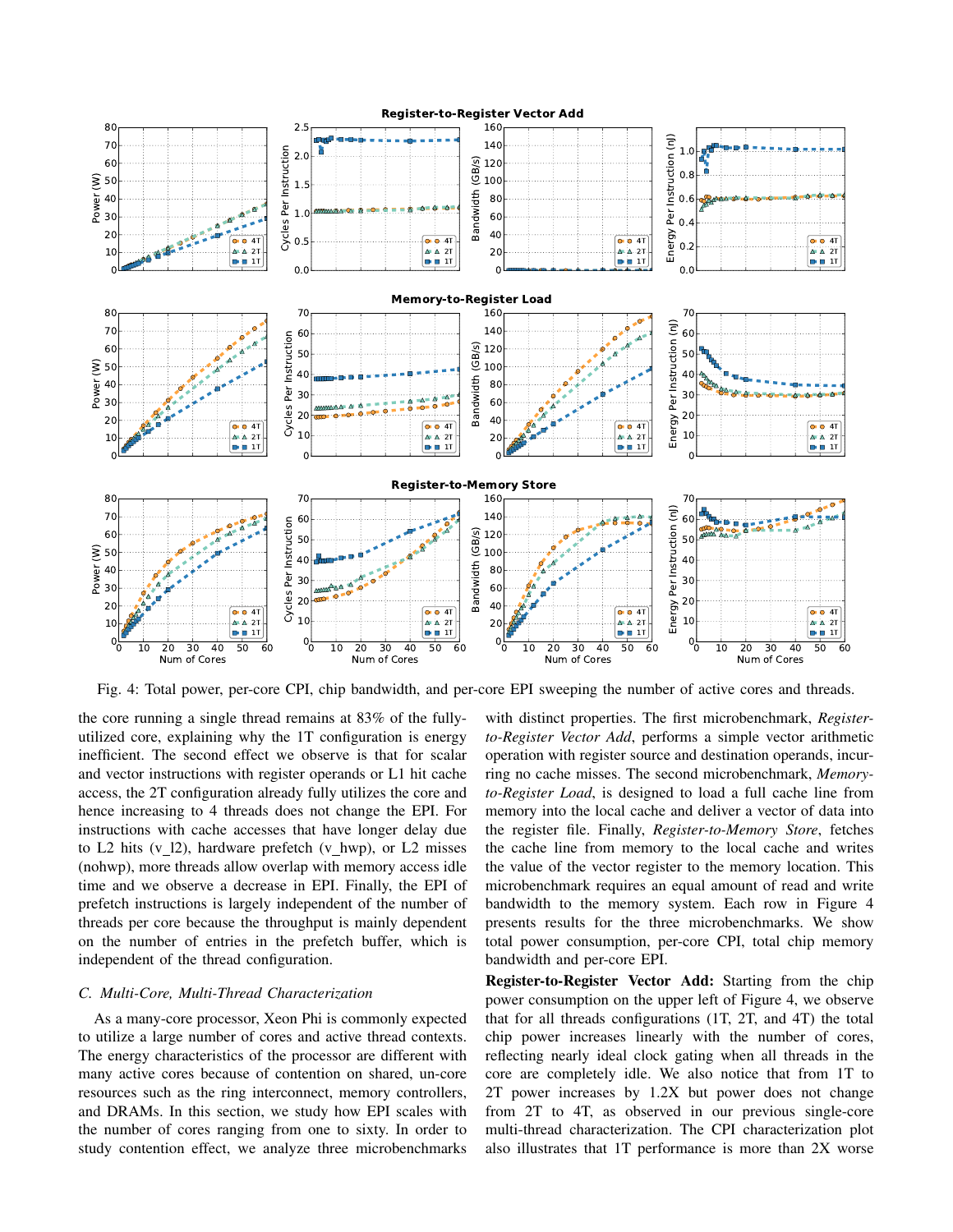Table 3: Performance counter equations to compute combinations of instruction types and operand source modes.

| Instruction<br><b>Types</b> | Operand<br>Sources               | (Instruction, Operand) Counts                                                                                                                                          |  |
|-----------------------------|----------------------------------|------------------------------------------------------------------------------------------------------------------------------------------------------------------------|--|
| Scalar Op                   | Register                         | <b>INSTRUCTIONS EXECUTED -</b><br>VPU INSTRUCTIONS EXECUTED                                                                                                            |  |
| Vector Op                   | Register                         | VPU_INSTRUCTIONS_EXECUTED                                                                                                                                              |  |
| Scalar &                    | L1                               | DATA READ OR WRITE -<br>DATA READ MISS OR WRITE MISS                                                                                                                   |  |
| Vector Ops                  | L <sub>2</sub>                   | DATA READ_MISS_OR_WRITE_MISS -<br>(L2 DATA READ MISS MEM FILL $+$<br>L2 DATA READ MISS CACHE FILL +<br>L2 DATA WRITE MISS MEM FILL +<br>L2_DATA_WRITE_MISS_CACHE_FILL) |  |
|                             | Mem $w/$<br>Hardware<br>Prefetch | <b>HWP L2MISS</b>                                                                                                                                                      |  |
|                             | Write to<br>Mem                  | L2 WRITE_HIT                                                                                                                                                           |  |
| vprefetch0                  | L1                               | $L1$ DATA PF1 $-$<br>L1 DATA PF1 MISS                                                                                                                                  |  |
| vprefetch0                  | L <sub>2</sub>                   | L1 DATA PF1 MISS                                                                                                                                                       |  |
| vprefetch1                  | L2                               | $L2$ DATA PF2 $-$<br>L2 DATA PF2 MISS                                                                                                                                  |  |
| vprefetch1                  | <b>MEM</b>                       | L2 DATA PF2 MISS                                                                                                                                                       |  |
| All Ops                     | $Core-to-$<br>Core               | L2 DATA READ MISS CACHE FILL +<br>L2 DATA WRITE MISS CACHE FILL                                                                                                        |  |

than 2T and 4T due to the pipeline bubble effect discussed previously. The third plot in the first row of the figure shows that bandwidth is zero, since vector instructions with register operands do not generate any memory activity. We see that EPI is constant while scaling the number of active cores since register operations are local to each core and independent of other core activity.

Memory-to-Register Load: The second row in Figure 4 characterizes the behavior of the memory read intensive microbenchmark. The total power more than doubles compared to the core-bound microbenchmark, reflecting the increased activity of the ring interconnect, the memory controllers, and DRAMs. Additional active threads per core lead to higher power consumption due to the additional memory requests initiated by those threads. We see that the slope of the power curve gradually decreases after about 10 active cores due to the amortization of the power consumption of the un-core resources. The CPI characterization demonstrates that scaling from 1 core to 60 cores slowly increases the CPI for all thread configurations due to increased effect of shared resource contention. Multiple threads per core (4T) exaggerate this effect but still offer CPI benefit due to overlapping memory requests. These issues are better understood by observing the bandwidth characterization results. For 1T there is a linear increase in bandwidth with number of active cores, but for the 4T case, the processor gradually becomes bandwidth starved beyond 40 cores, explaining the CPI results. The EPI calculation, shown in Equation 1, illustrates a proportional relationship to both power and CPI. The initial steep drop in EPI is due to the decreased slope of power while increasing the number of cores. After about 20 active cores EPI is relatively flat with increased active core counts due to the counteracting trends for power and CPI.



Fig. 5: EPI validation of energy model.

Register-to-Memory Store: The third microbenchmark combines the memory read characteristic of the previous microbenchmark with an equal amount of write bandwidth. Starting from the power and CPI characterization, we see an obvious decrease in the power slope and a significant increase in CPI, both of which can be explained by the bandwidth characterization. Bandwidth utilization increases very quickly from 1 to 20 cores and almost doubles the bandwidth requirement for the previous microbenchmark at this point. Bandwidth quickly saturates after 30 cores for the 2T and 4T configurations, and at 60 cores all thread configurations consume nearly the same bandwidth. Combing the effects of power and CPI scaling, the EPI characterization shows that a large number of active cores is detrimental and a minimum EPI exists for fewer active cores due to the bandwidth saturation of such a large number of memory requests.

# V. XEON PHI ENERGY MODEL

Using characterized EPIs from previous section as internal parameters, our model takes runtime performance counter statistics as input to predict energy consumption of workloads. This section describes dynamic performance counter statistics collected, model validation against measurement, and usecases for software developers to identify energy saving opportunities.

# *A. Collecting Instruction Information*

We use performance counters to collect the instruction mix and operand source behavior of the workloads. These statistics are collected using standard performance counters with Intel's VTune tool. Table 3 shows how performance counters are used to compute the relevant combinations of instruction types and operand sources.

# *B. Model Validation*

The energy model provides detailed instruction-level EPI breakdowns for complex, real-world applications using only performance counter instrumentation. We validate the energy model using the SHOC benchmark suite [3] and *Linpack* against energy measurement from our instrumented Xeon Phi card. All benchmarks are run using 60 cores and four threads per core. The results, shown in Figure 5, demonstrates error rates between 1% and 5%.